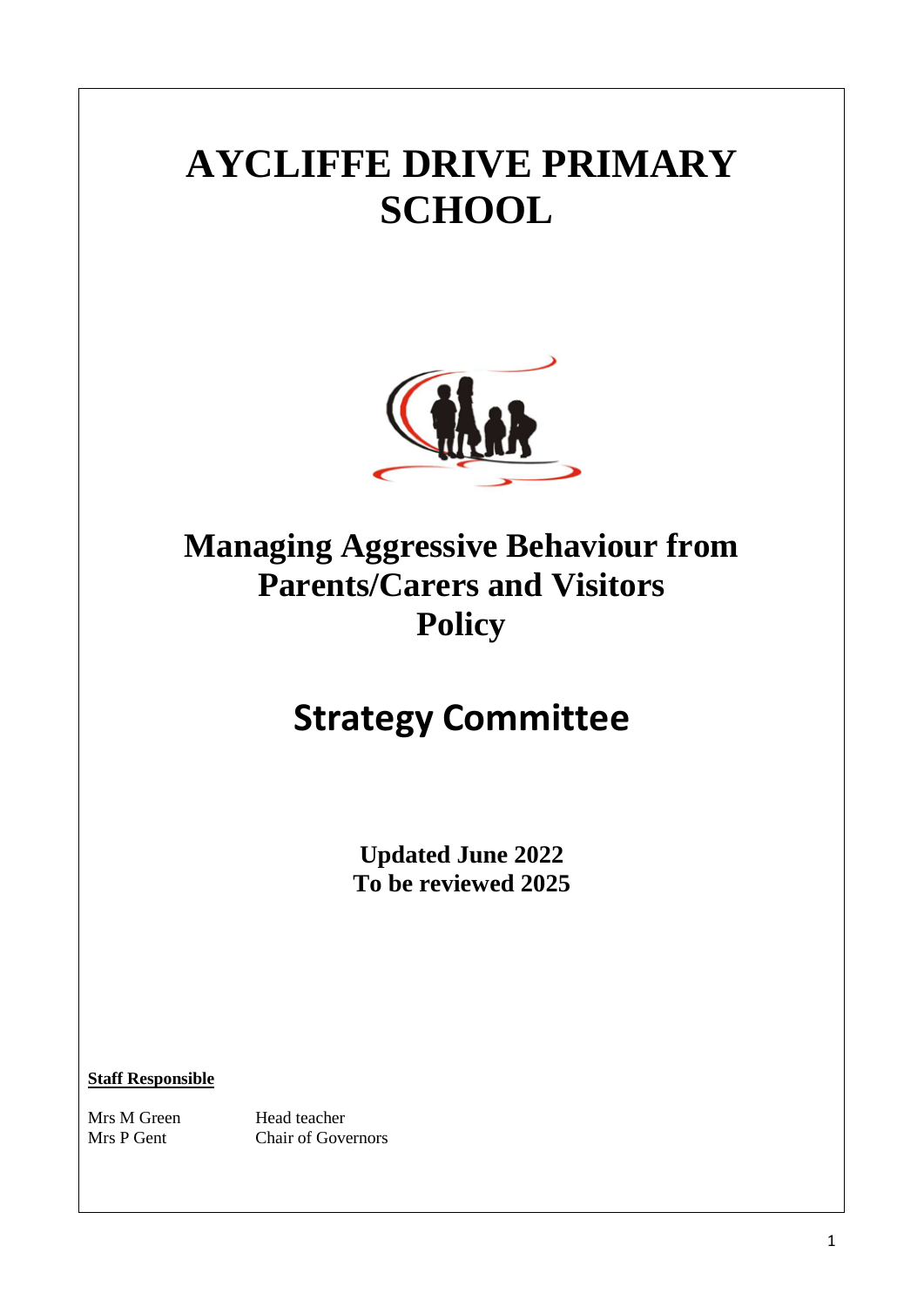#### **Managing Aggressive Behaviour from Parents/carers and Visitors Policy**

#### **Rationale taken from the DfE**

As a general rule, schools are orderly, safe places, where relationships between staff and visitors, especially parents/carers, demonstrate mutual respect and recognition of shared responsibility for pupils' welfare and educational progress. Parental involvement is an important factor in educational success and in dealing with emerging problems at an early stage. However, occasionally the behaviour of a few parents/carers can cause severe disruption or worse, resulting in abusive or aggressive behaviour towards staff.

#### **1. Statement of intent**

Aycliffe Drive School encourages close links with parents/carers and the community. We believe that pupils benefit when the relationship between home and school is a positive one. We wish to keep the school a happy and safe place for both staff, visitors and children to work and learn. The vast majority of parents/carers and other visitors to our school are keen to work with us and are supportive of the school. However, on the rare occasions when a negative attitude towards the school is expressed, this can result in aggression including verbal or physical abuse towards school staff or other members of the school community. Our school expects and requires its staff to behave professionally in these difficult situations and attempt to defuse the situation where possible, informing a member of the senior team and seeking the involvement of other colleagues as appropriate. We expect parents/carers and other visitors to behave in a reasonable way. If parents/carers are unhappy about any aspect of their child's education they can arrange a meeting with the class teacher or the Headteacher.

Violence, threatening behaviour and abuse against school staff or other members of the school community will not be tolerated and all have the right to expect that their school is a safe environment in which to work and learn without fear.

The governing body is responsible for protecting the health and safety of their staff, pupils and visitors; this policy outlines the steps that will be taken where behaviour is unacceptable.

#### **2. Behaviour**

#### **Some examples of behaviour towards school staff or other members of the school community that are considered serious and unacceptable and will not be tolerated:**

#### **Definition of Abusive, Threatening and Violent Behaviour**

#### **a) behaviour and aggressive language**

- Shouting, either in person or over the telephone
- Physically intimidating e.g. standing very close to her/him
- The use of aggressive hand gestures
- Threatening
- Shaking or holding a fist towards another person
- Swearing
- Pushing
- Hitting e.g. slapping, punching and kicking
- Spitting
- Racist, homophobic or sexist comments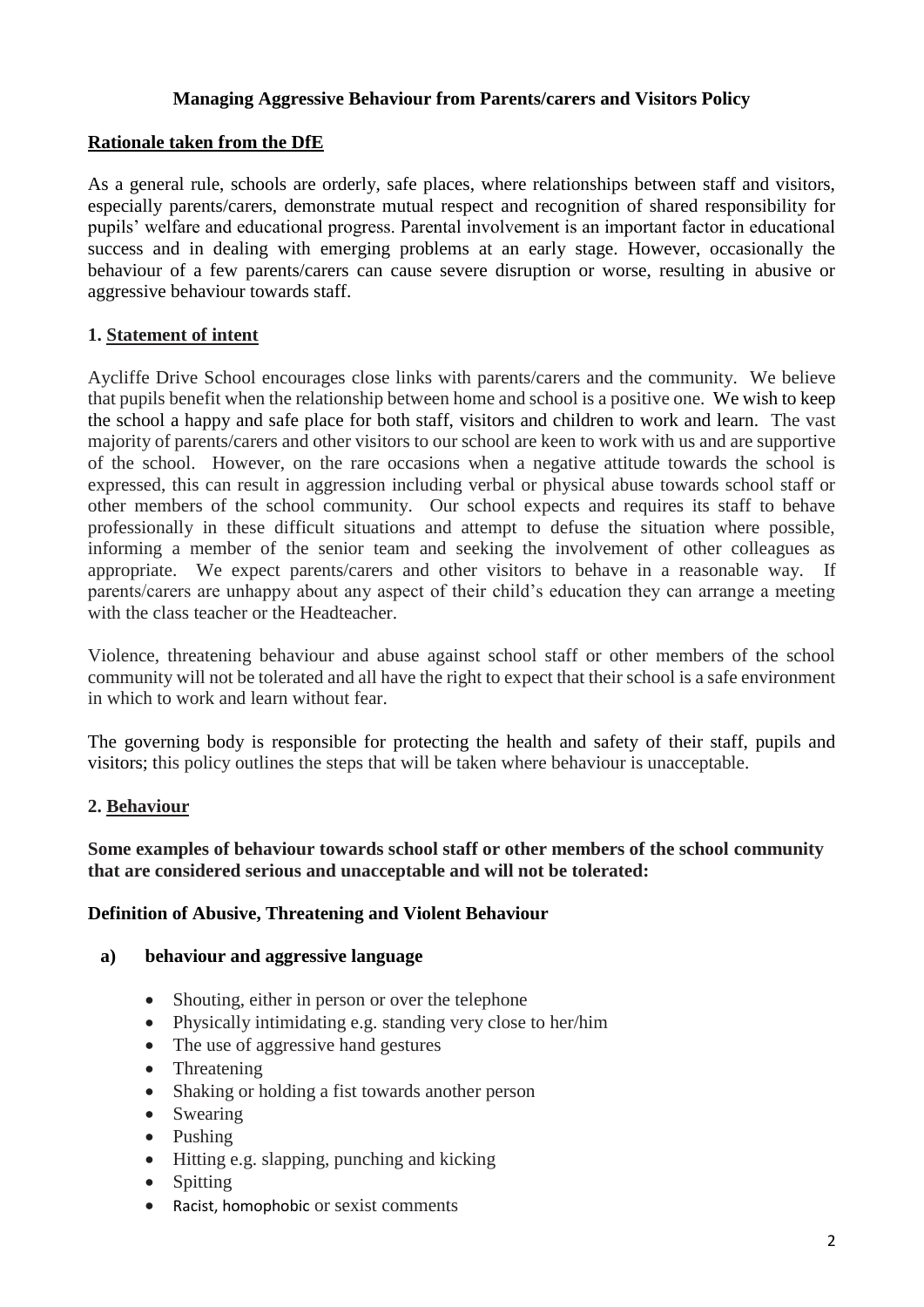#### **b) Common Assault**

 involving the threat of immediate violence or causing minor injury (such as a graze, reddening of the skin or minor bruise)

#### **c) Actual Bodily Harm**

 Causing an injury which interferes with the health or comfort of the victim (such as multiple bruising, broken tooth or temporary sensory loss)

#### **d) Grievous Bodily Harm**

causing serious injury (such as a broken bone or an injury requiring lengthy treatment).

There is also a racially aggravated form of assault, where there is a racial element to the offence, which carries higher maximum penalties

#### **e) Harassment**

 situations can arise where staff find themselves subjected to a pattern of persistent and unreasonable behaviour from individual parents/carers which is not abusive or overtly aggressive but which can be perceived as intimidating and oppressive. In these circumstances, staff may be faced with a barrage of constant demands or criticisms (on an almost daily basis) which, whilst not particularly taxing or serious when viewed in isolation, can have the cumulative effect over time of undermining their confidence, wellbeing and health. In extreme cases, the behaviour of the parent may constitute an offence under the Protection from Harassment Act 1997. Reference on-line safety policy, code of conduct.

#### **Unacceptable behaviour will result in Hertfordshire County Council and the Police being informed of the incident.**

#### **3. Procedure**

This policy will detail how our school will deal with violence, threatening behaviour or abuse by parents/carers/carers of a child.

#### **The school's measures to avoid, prevent and minimise incidents**

- 1. The headteacher has the prime responsibility in the school to ensure that the staff are protected. This responsibility is delegated to the members of the Senior Leadership Team who share in the responsible for safety of staff on a day to day basis. Staff are advised, however, in the event of an incident, to:
	- Speak calmly and without raising the voice
	- Be assertive but not aggressive
	- Be polite but firm
	- Seek assistance
	- Think about an escape route, should the need arise
	- Walk away.
- 2. In the event of an emergency, staff should request assistance from a member of the Senior Leadership Team, if available, otherwise the nearest member(s) of staff.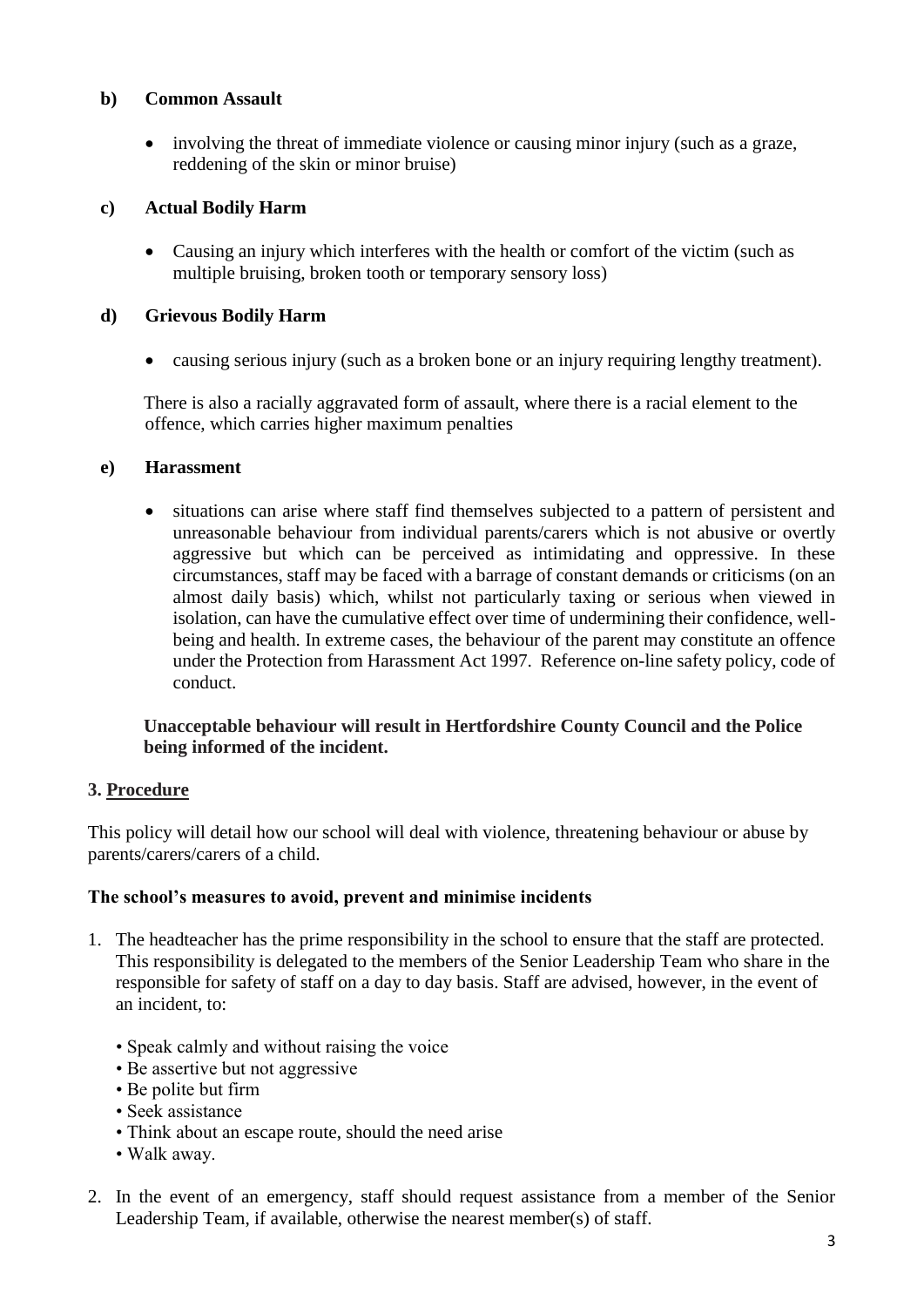- 3. The member of Senior Leadership Team will request that the person causing offence leave the premises.
- 4. Should the person not leave the premises then the member of Senior Leadership Team will call the police.
- 5. The incident will be reported to the Local Authority

#### **Dealing with abusive, threatening or violent behaviour**

When a parent/carer or member of the public behaves in an unacceptable way towards a member of the school staff, the headteacher or senior staff member will seek to resolve the situation through discussion and mediation. If necessary, the school's complaints procedure should be followed. Where all procedures have been exhausted, and aggression or intimidation continue, or where there is an extreme act of violence, a parent/carer may be banned by the headteacher from the school premises for a period of time, subject to review. A parent/carer of a child attending a school has implied permission to be on the school's premises at certain times and for certain purposes but if the parent/carer's behaviour is unreasonable, this permission will be withdrawn and they will become a trespasser.

Section 547 of the Education Act 1996 makes it an offence for a trespasser on school premises to cause or permit a nuisance or disturbance and allows for the removal and prosecution of any person believed to have committed the offence. The penalty for a person convicted of the offence is a fine of up to £500.

Prior to being banned the following steps will be taken:

- 1. The parent/carer will be informed, in writing, that they are banned from the premises, subject to review, and what will happen if the ban is breached, e.g. that an injunction application may follow.
- 2. Where an assault has led to a ban, a statement indicating that the matter has been reported to Herts County Council and the Police will be included.
- 3. The Chair of Governors will be informed of the ban.
- 4. Where appropriate, arrangements for pupils being delivered to, and collected from the school gate will be clarified.

It is important for clear and concise detailed records of events to be maintained at every stage.

#### **Statutory and Non Statutory measures**

#### **Non-statutory Measures**

Following an incident, and an appropriate risk assessment, the following strategies may also be used:

- If appropriate parents/carers will be invited to make an appointment to speak to their child's class teacher should an issue arise that they wish to discuss, a member of the Senior Leadership Team will be present at this meeting and the discussion will be recorded.
- A class teacher may refuse to speak to a parent if the level of aggression increases during the meeting and is deemed to be unacceptable. In this case the meeting will be closed and the parent asked to leave the site.
- The Headteacher/member of the Senior Leadership Team may request an appointment with the parent in place of the class teacher to discuss the incident. It is advisable to have a witness present at this meeting.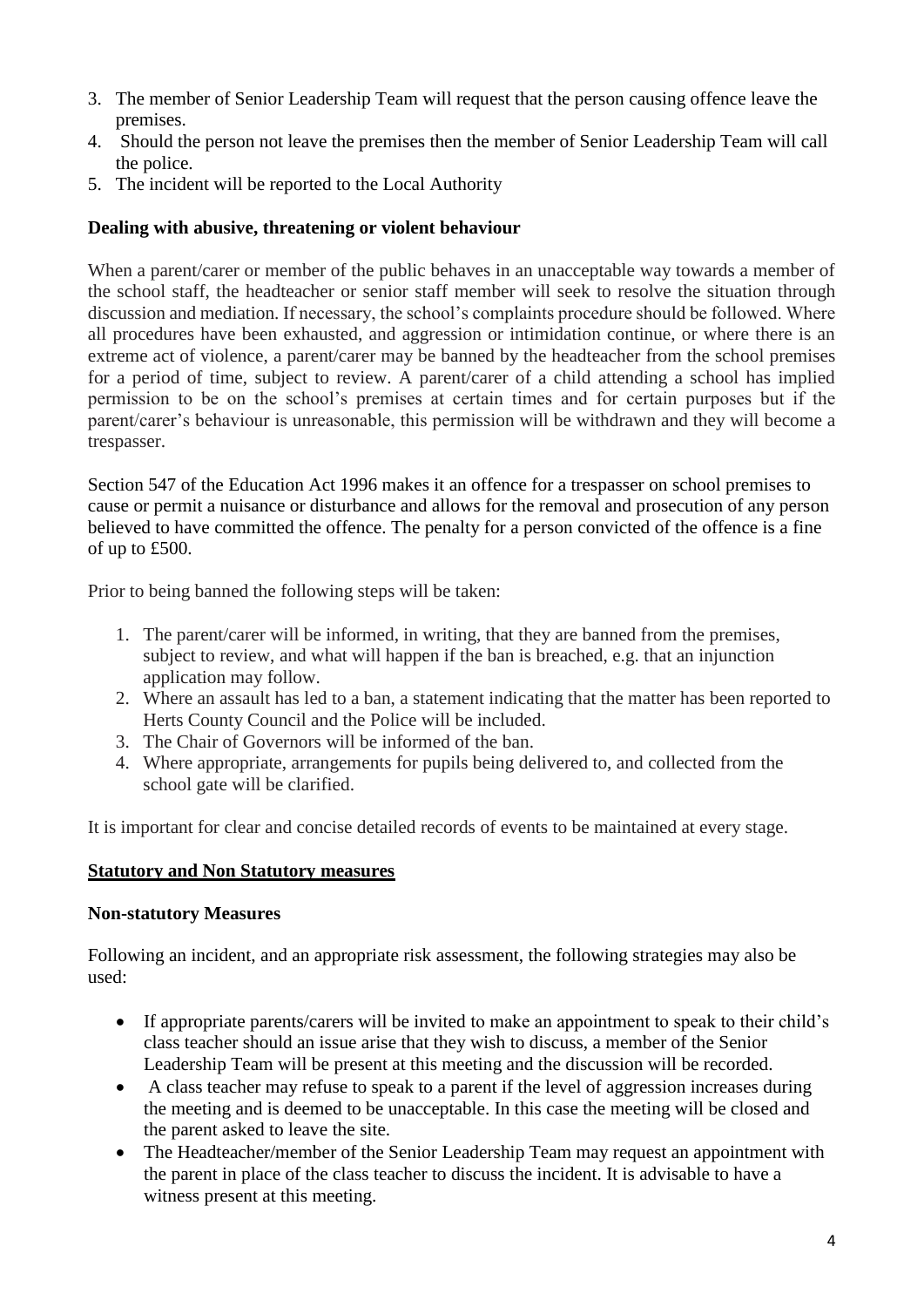Any member of staff has the right to call 999 and seek assistance should they be confronted by verbal abuse or the threat of physical assault against them

#### **Statutory Measures**

The school's Governing Body would take the lead in giving consent for proceedings against a parent/carer.

The School may also decide to use the following legal measures:

- Section 222 Local Government Act 1972
- Anti-Social Behaviour Orders
- Protection from Harassment Act 1997
- Criminal Damage Act 1971
- Section 39 of Criminal Justice Act 1988
- Section 47 of the Offences against the Persons Act 1861
- Offences against the Public Order Act 1986
- Section 31 of the Crime and Disorder Act 1998
- Criminal Justice Act 1988

#### **4. Support for Employees**

If a member of staff is unfortunate enough to be one of the very small minority subject to physical or serious verbal abuse, there are a variety of support mechanisms available to them. In such circumstances the immediate and on-going support of colleagues will be invaluable. In addition to this, staff at Aycliffe Drive School will be able to obtain confidential specialist support through The Education Broker. The number is 0870 2402530 is available 24 hours a day 365 days a year and can be called as often as needed. Trade unions are also likely to be a source of assistance.

#### **5. Conclusion**

Hertfordshire County Council will take action where behaviour is unacceptable or serious and breaches our home-school agreement or health and safety legislation.

#### **In implementing this policy, the school will as appropriate, seek advice from the County's Education, Health and Safety and Legal Departments to ensure fairness and consistency.**

#### **Appendix 1**

#### **Risk assessment**

In the event of a parent/carer behaving in an inappropriate manner on the school site, each situation will need to be considered individually. However it is suggested that the following factors are taken into account as a risk assessment before deciding the most appropriate course of action.

- Has the adult been verbally aggressive/threatening/intimidating?
- Has the adult been physically aggressive/threatening/intimidating?
- What evidence is there; what do witnesses say happened?
- Does the adult have a known previous history of aggression? (Information can only be sought from the police once an official complaint has been made.)
- Do members of the school community feel intimidated by the adult's behaviour?
- Have pupils witnessed aggressive behaviour from the adult?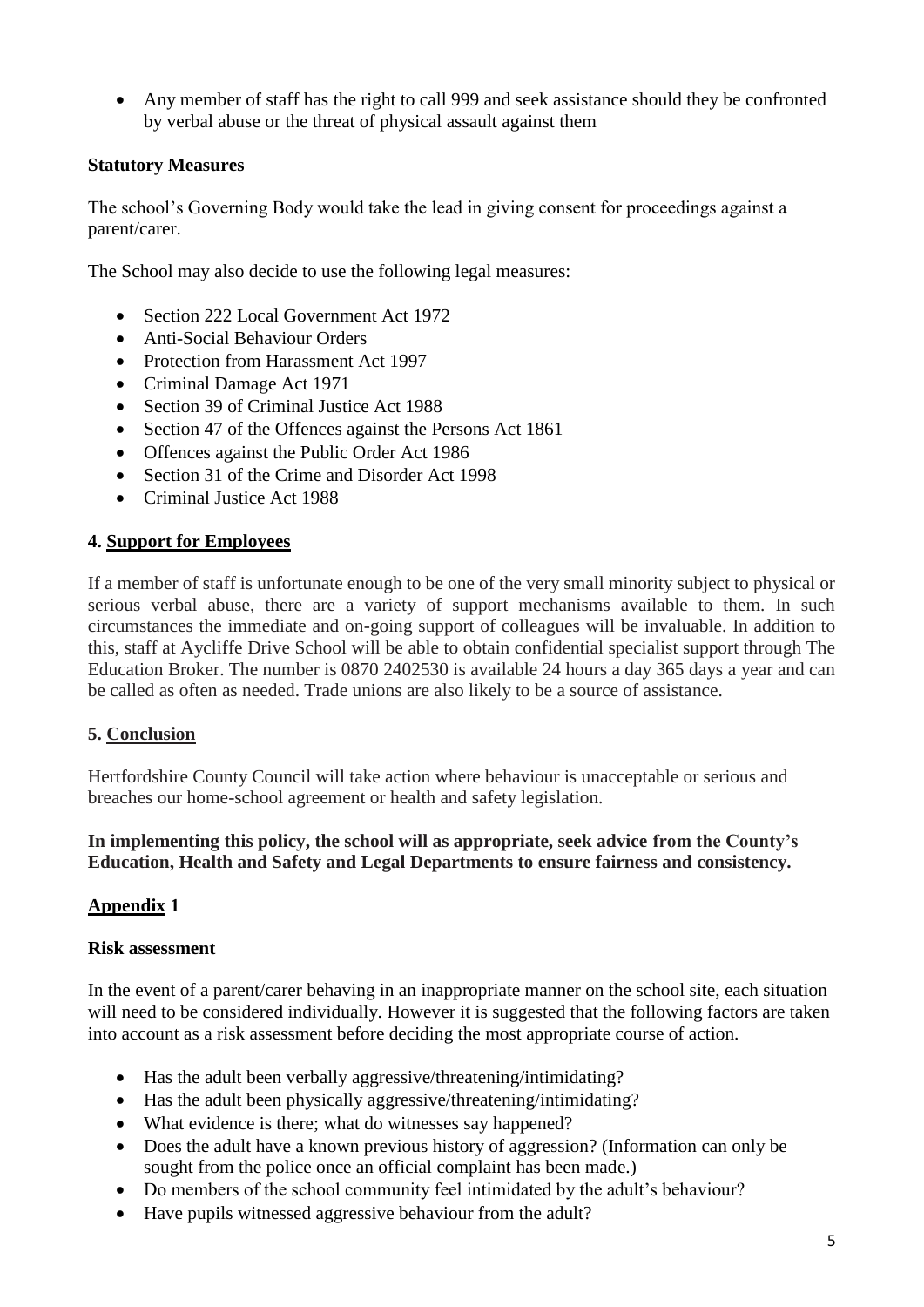- Have pupils been approached inappropriately by the adult?
- Has the adult been abusive to school staff, pupils or visitors?
- Has the adult been persistently abusive to school staff, pupils or visitors?
- Was the adult provoked in any way prior to their behaviour and/or do they claim to have been provoked?
- Is there evidence of provocation?
- How frequently have behaviours occurred?
- How strong is the possibility of the behaviour being repeated?

#### **Options for Headteachers**

After evaluating the above and any other relevant factors, the action which the Headteacher may wish to take can include:

- An invitation to a meeting to discuss events
- Clarification to the adult about what is considered acceptable behaviour by the school
- Forming strategies to manage situations of potential conflict
- Withdrawal of permission for the adult to enter the school site
- Calling for Police assistance

### **Appendix 2**

#### **Incident report form**

This includes trespass, nuisance or disturbance on school premises, verbal abuse, sexual or racial abuse, threats, aggression, physical violence and intentional damage to personal property.

This form should be completed as fully as possible (please use a continuation sheet if necessary). For an incident involving or witnessed by a pupil, a member of staff should complete the form on their behalf.

However, any discussion between one witness and another should not precede completion of the form, as this might lead to allegations of collusion.

Date of incident Day of week  $\overline{a}$ Time  $\Box$ **1. Member of staff reporting incident** Name Work address (if different from school address) Position  $\blacksquare$ **2. Personal details of person assaulted/verbally abused (if appropriate)** Name \_\_\_\_\_\_\_\_\_\_\_\_\_\_\_\_\_\_\_\_\_\_\_\_\_\_\_\_\_\_\_\_\_\_\_\_\_\_\_\_\_\_\_\_\_\_\_\_\_\_\_\_\_\_\_\_\_\_\_\_\_\_\_\_\_\_\_\_\_\_\_\_\_\_\_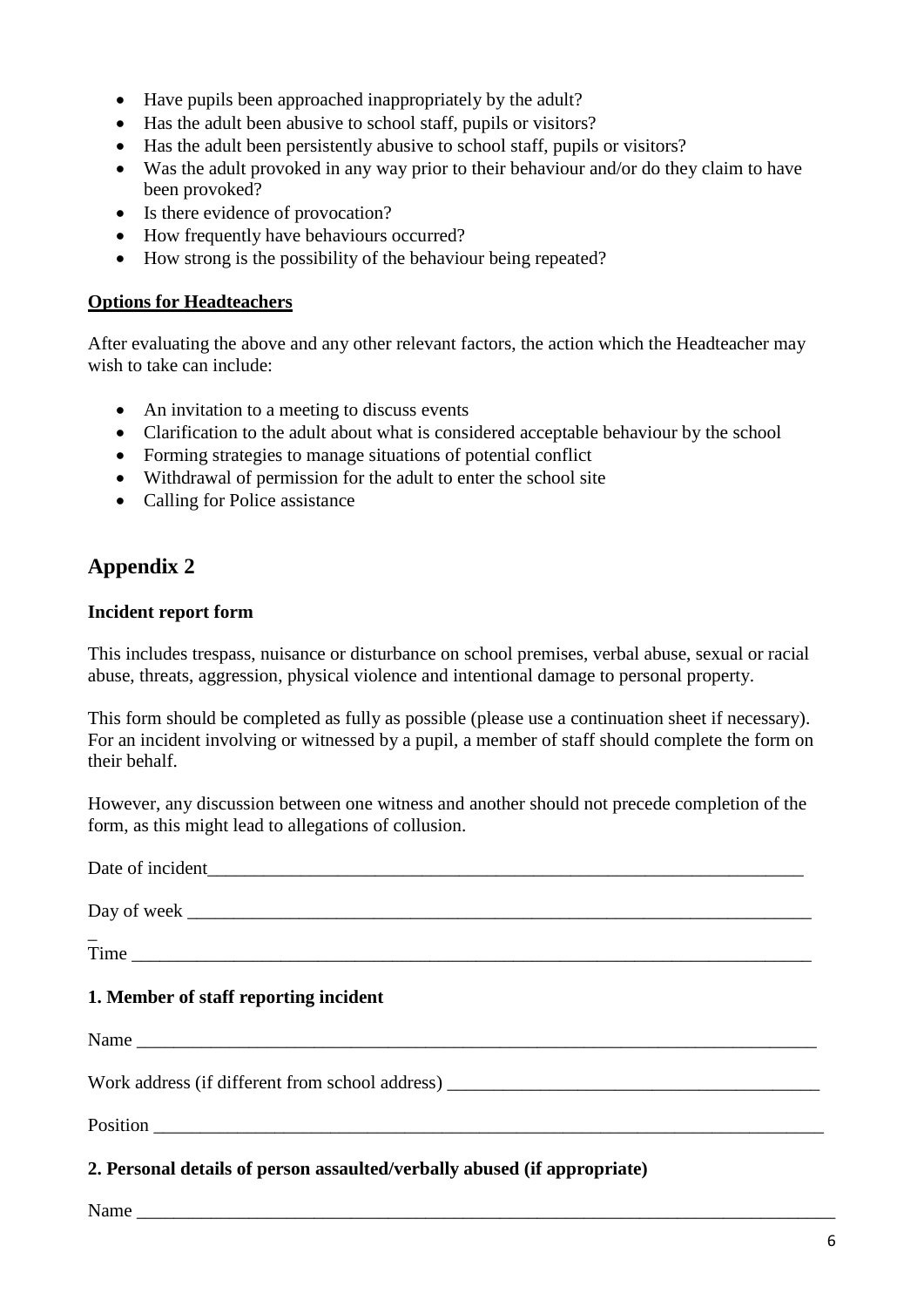| Work address (if different from school address)/home address (if pupil) ____________________________ |
|------------------------------------------------------------------------------------------------------|
|                                                                                                      |
|                                                                                                      |
| Sex                                                                                                  |
| 3. Details of trespasser/assailant(s) (if known)                                                     |
|                                                                                                      |
|                                                                                                      |
|                                                                                                      |
| 4. Witnesses if any                                                                                  |
|                                                                                                      |
|                                                                                                      |
| Sex                                                                                                  |
| Relationship between member of staff/pupil and trespasser/assailant, if any _______________________  |
| 5. Details of incident                                                                               |
| a) Type of incident (e.g. if treenase, was the treenasser causing a nuisance or disturbance and how: |

a) **Type of incident** (e.g. if trespass, was the trespasser causing a nuisance or disturbance and how; if assault, give details of any injury suffered, treatment received etc)

\_\_\_\_\_\_\_\_\_\_\_\_\_\_\_\_\_\_\_\_\_\_\_\_\_\_\_\_\_\_\_\_\_\_\_\_\_\_\_\_\_\_\_\_\_\_\_\_\_\_\_\_\_\_\_\_\_\_\_\_\_\_\_\_\_\_\_\_\_\_\_\_\_\_\_\_\_\_\_\_

b) **Location of incident** (attach sketch if appropriate)

c) **Other details:** describe incident, including, where relevant, events leading up to it; relevant details of trespasser/assailant not given above; if a weapon was involved, who else was present

#### **6. Outcome**

(e.g. whether police called; whether trespasser was removed from premises under section 547 of the Education Act 1996; whether parents/carers contacted; what happened after the incident; any legal action)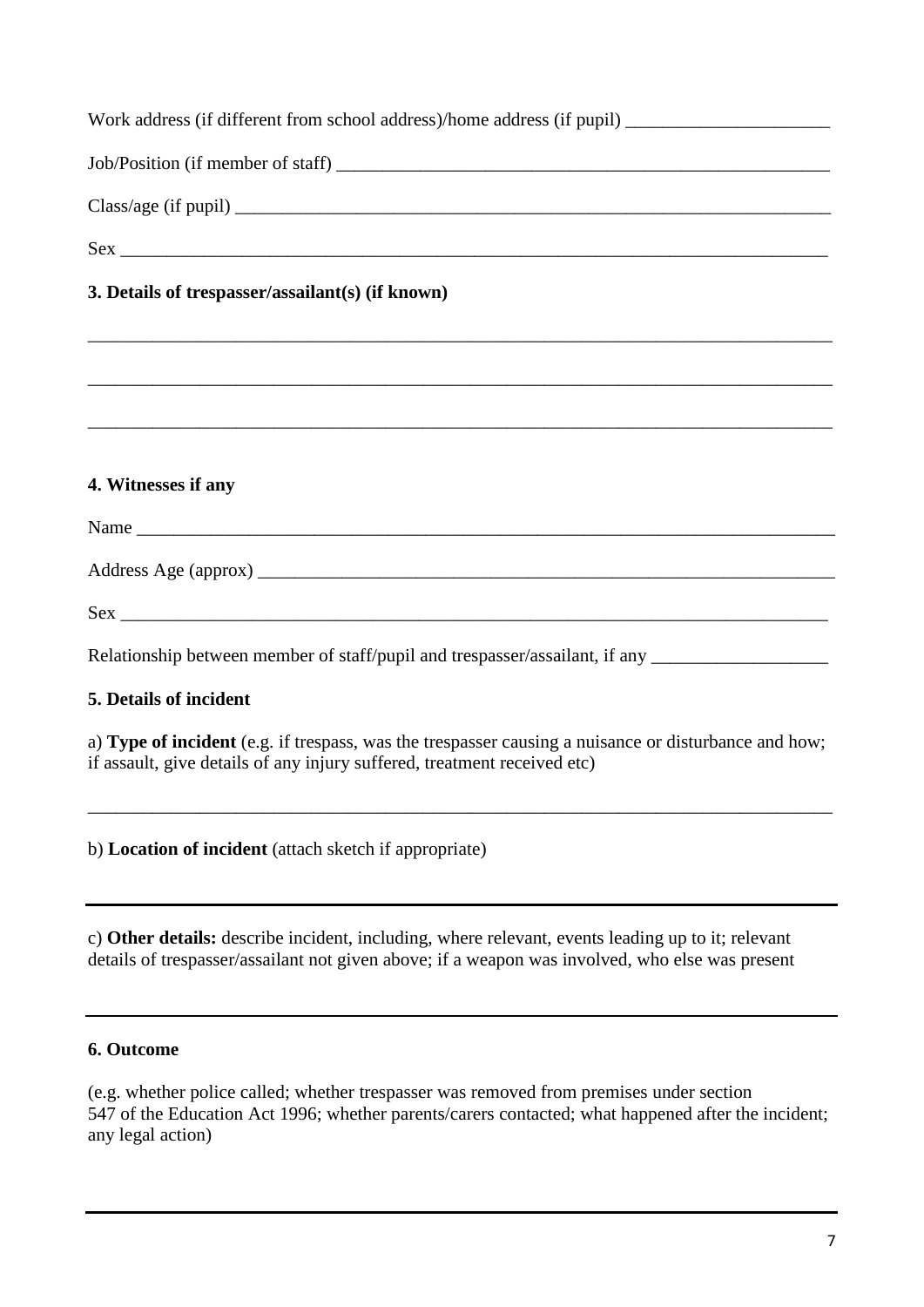#### **7. Other information (to be completed as appropriate)**

a) Possible contributory factors

| b) Is trespasser/assailant known to have been involved in any previous incidents? Give date and |  |  |  |
|-------------------------------------------------------------------------------------------------|--|--|--|
| brief details if known                                                                          |  |  |  |

c) What measures had been taken to try to prevent an incident of this type occurring? How could they have been improved?

\_\_\_\_\_\_\_\_\_\_\_\_\_\_\_\_\_\_\_\_\_\_\_\_\_\_\_\_\_\_\_\_\_\_\_\_\_\_\_\_\_\_\_\_\_\_\_\_\_\_\_\_\_\_\_\_\_\_\_\_\_\_\_\_\_\_\_\_\_\_\_\_\_\_\_\_\_\_\_\_

\_\_\_\_\_\_\_\_\_\_\_\_\_\_\_\_\_\_\_\_\_\_\_\_\_\_\_\_\_\_\_\_\_\_\_\_\_\_\_\_\_\_\_\_\_\_\_\_\_\_\_\_\_\_\_\_\_\_\_\_\_\_\_\_\_\_\_\_\_\_\_\_\_\_\_\_\_\_\_\_

\_\_\_\_\_\_\_\_\_\_\_\_\_\_\_\_\_\_\_\_\_\_\_\_\_\_\_\_\_\_\_\_\_\_\_\_\_\_\_\_\_\_\_\_\_\_\_\_\_\_\_\_\_\_\_\_\_\_\_\_\_\_\_\_\_\_\_\_\_\_\_\_\_\_\_\_\_\_\_\_

- d) If no measures had been taken beforehand, what action could now be taken?
- e) Name and contact details of police officer involved with incident number or crime reference number if appropriate

**Date** \_\_\_\_\_\_\_\_\_\_\_\_\_\_\_\_\_\_\_\_\_\_\_\_\_\_\_\_\_\_\_\_\_\_\_\_\_\_\_\_\_\_\_\_\_\_\_\_\_\_\_\_\_\_\_\_\_\_\_\_\_\_\_\_\_\_\_\_\_\_\_\_\_\_\_

**Signed** \_\_\_\_\_\_\_\_\_\_\_\_\_\_\_\_\_\_\_\_\_\_\_\_\_\_\_\_\_\_\_\_\_\_\_\_\_\_\_\_\_\_\_\_\_\_\_\_\_\_\_\_\_\_\_\_\_\_\_\_\_\_\_\_\_\_\_\_\_\_\_\_\_\_

Please return as soon as possible to: Headteacher/Deputy Headteacher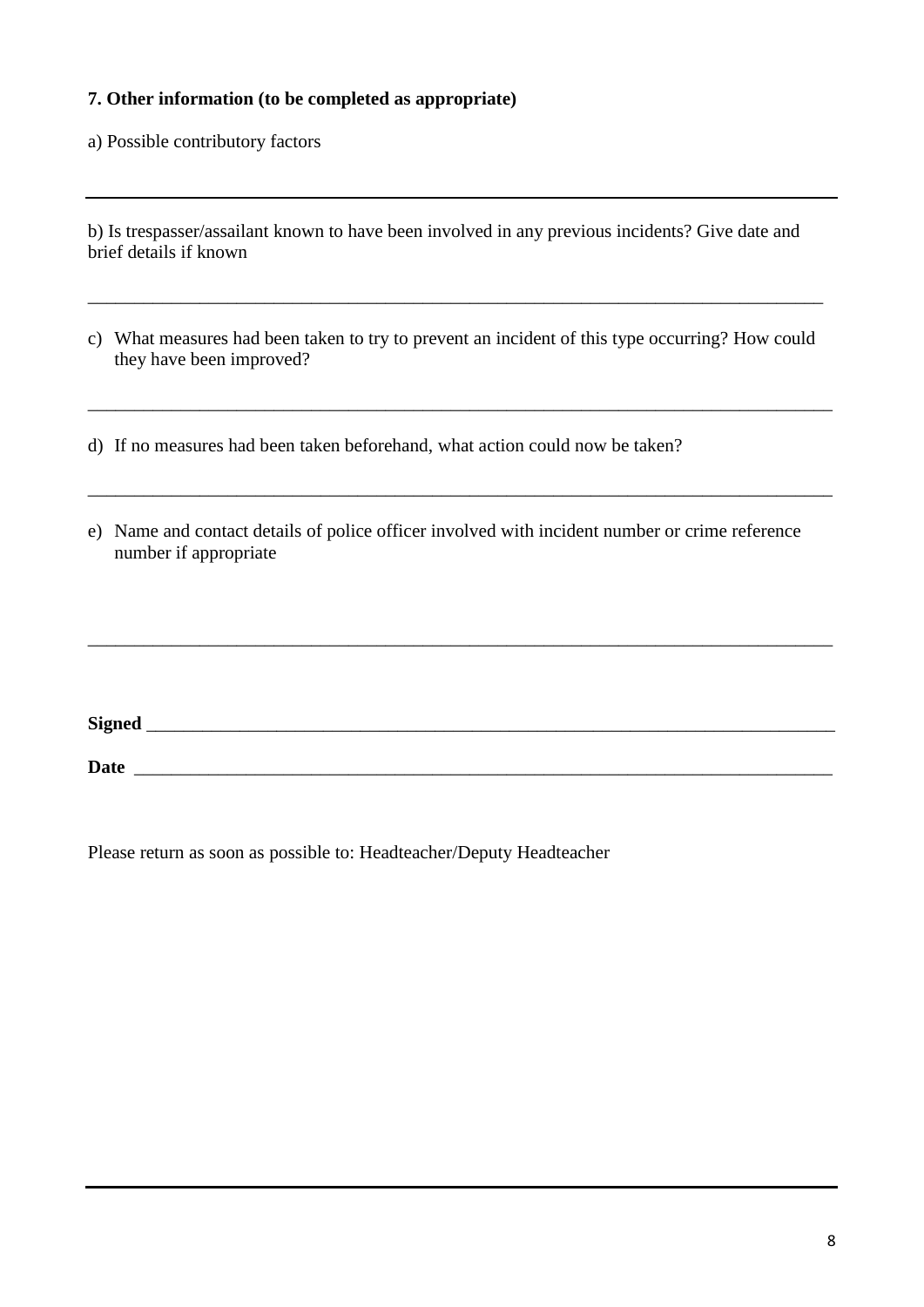

## Aycliffe Drive Primary School

Head Teacher: Mrs. R.M.H. Green Chair of Governors: Mrs. P. Gent

Grovehill, Hemel Hempstead, Herts, HP2 6LJ www.aycliffedrive.herts.sch.uk

Tel: 01442 404008 admin@aycliffedrive.herts.sch.uk Fax: 01442 404013

#### **Appendix 3**

#### **Letter of warning from Head to be sent recorded delivery**

Dear

I am writing to advise you formally that your behaviour towards \_\_\_\_\_\_\_\_\_\_\_\_\_\_\_\_\_\_\_\_\_ on \_\_\_\_\_\_\_\_\_\_\_ was unacceptable.

I must inform you that this school will not tolerate conduct of this nature on its premises and will act to defend its staff, pupils and other members of the school community. I am therefore informing you that you are not to enter the school site until further notice. If you do not comply, I shall arrange for you to be removed from the premises and the Police will be informed.

For the duration of this decision you may bring your child to school and collect them at the end of the school day, but you must not go beyond the school gate. Arrangements have been made for your child to be collected, and returned to you, at the school gate by a member of staff.

I am copying this letter to the Chair of Governors and the local education Authority. Should you wish to discuss the contents of this letter, please make an appointment to see me either through the school office or by letter within seven days.

I shall write to you again in six weeks and once I have reviewed my decision.

Yours sincerely,

Headteacher

Section 547 of the Education Act 1996 makes it an offence for a trespasser on school premises to cause or permit a nuisance or disturbance and allows for the removal and prosecution of any person believed to have committed the offence. The penalty for a person convicted of the offence is a fine of up to £500.